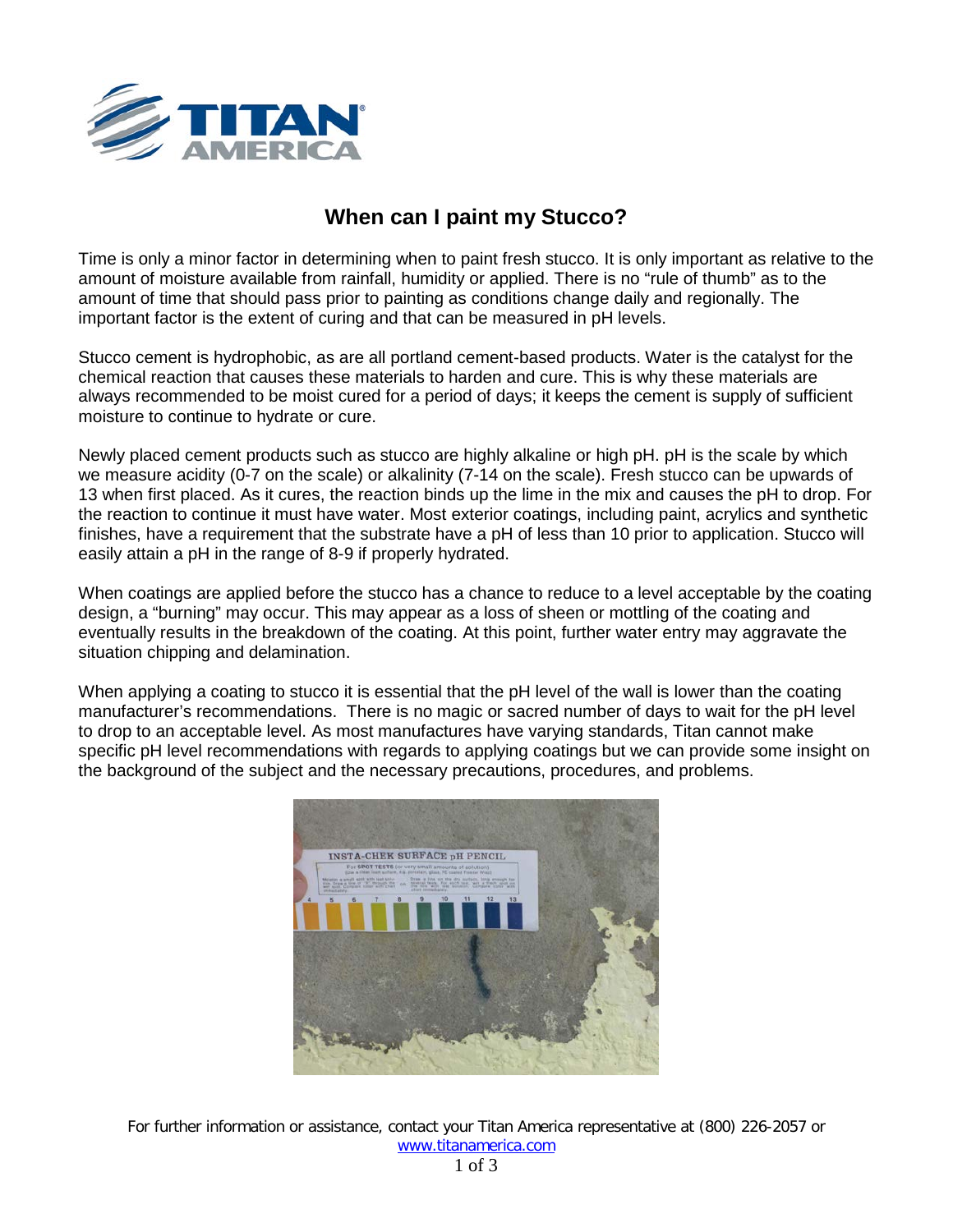To test pH the most commonly used method is a pH pencil and distilled water. These pencils may be obtained from companies that distribute paint supplies. Most pH pencils are used by scratching a small area on the test wall and wetting it with distilled water. A color chart is provided to match the color of the test area with the corresponding pH color level.

Sufficient hydration is paramount in the preparation of a stucco surface to receive coatings. The humidity of the surrounding air affects stucco hydration as do temperature, wind, and contact with direct sunlight. For instance, if the ambient humidity level is 90%, you'll need less water to hydrate stucco than you would at lower humidity levels. More wind, sun, and higher temperatures will dry the wall out and make it require more water. To hydrate the wall: apply water with an even flooding spray of a hose over the entire surface until the point of runoff. Allow the wall to absorb the water and repeat several times. It may be necessary to wet the walls several times per day for several days. The necessity for wetting is dictated by the exposure conditions, wind, humidity, temperature and orientation. South and West facing walls may require more wetting than North or East facing walls. Continue to hydrate the wall until it reaches the desired pH of the paint manufacturer.

Priming the wall before applying a coating is always a good practice but make sure the wall is properly cured and hydrated first. Primer functions as an intermediary between the stucco and the coating. A good primer seals the cured stucco to provide a more uniform surface for applying a coating. It also prevents the stucco from sucking moisture from the coating and discoloring it. Primer helps prevent brush and roller marks in the coating. The coating is applied to the primer, not to the surface. A good primer will make your coating go farther (coverage). Think of primer as a foundation for a smooth, attractive exterior coating.

In an effort to speed up the coating process, many paint manufacturers produce an alkali resistant "hot primer." Our recommendation is to stay away from "hot primers" as they will "lock in" the alkalinity effectively halting the curing of the cement. Should a crack develop in the uncured wall (which is almost assured to happen) water will react with the stucco and release alkaline salts that will attack the coating. Improper curing by lack of hydration is a problem in itself causing cracked and soft walls among other problems. The issue with "hot primers" is not so much with the product itself as with the time of application. Hot Primer applied after the plaster is cured works very well.

## **Problems:**

What happens when a stucco wall that is too alkaline or "hot" is painted? A condition known as alkali or "lime" burn may develop. This is somewhat due to the ingredients in the coating such as resins or pigments "bleaching out." This results in a mottled or blotchy appearance, chalking of the coating and soft stucco.

Moisture content may also be problematic in alkali burn cases. It is a good idea to test for moisture content prior to application of coatings. It is not uncommon for walls in high sun exposure conditions to cure from the outside surface in. In other words, the surface may be cured to an acceptable degree but the stucco underneath may still be raw. In this condition or where the coated surface is cracked, the alkalinity of the stucco immediately behind the coating may increase as alkaline salts are drawn toward the surface, but are prohibited from escaping by the coating. Oddly enough, the area immediately adjacent to the cracks usually shows little evidence of this, primarily because cracks work in both directions; they let moisture in and they let moisture out. When this is the case, the coating will have a spider web appearance.

The presence of moisture inside a wall can create a condition known as efflorescence. As described above, this occurs as moisture carries mineral salts inherent in the concrete, masonry stucco or sand,

For further information or assistance, contact your Titan America representative at (800) 226-2057 or [www.titanamerica.com](http://www.titanamerica.com/)